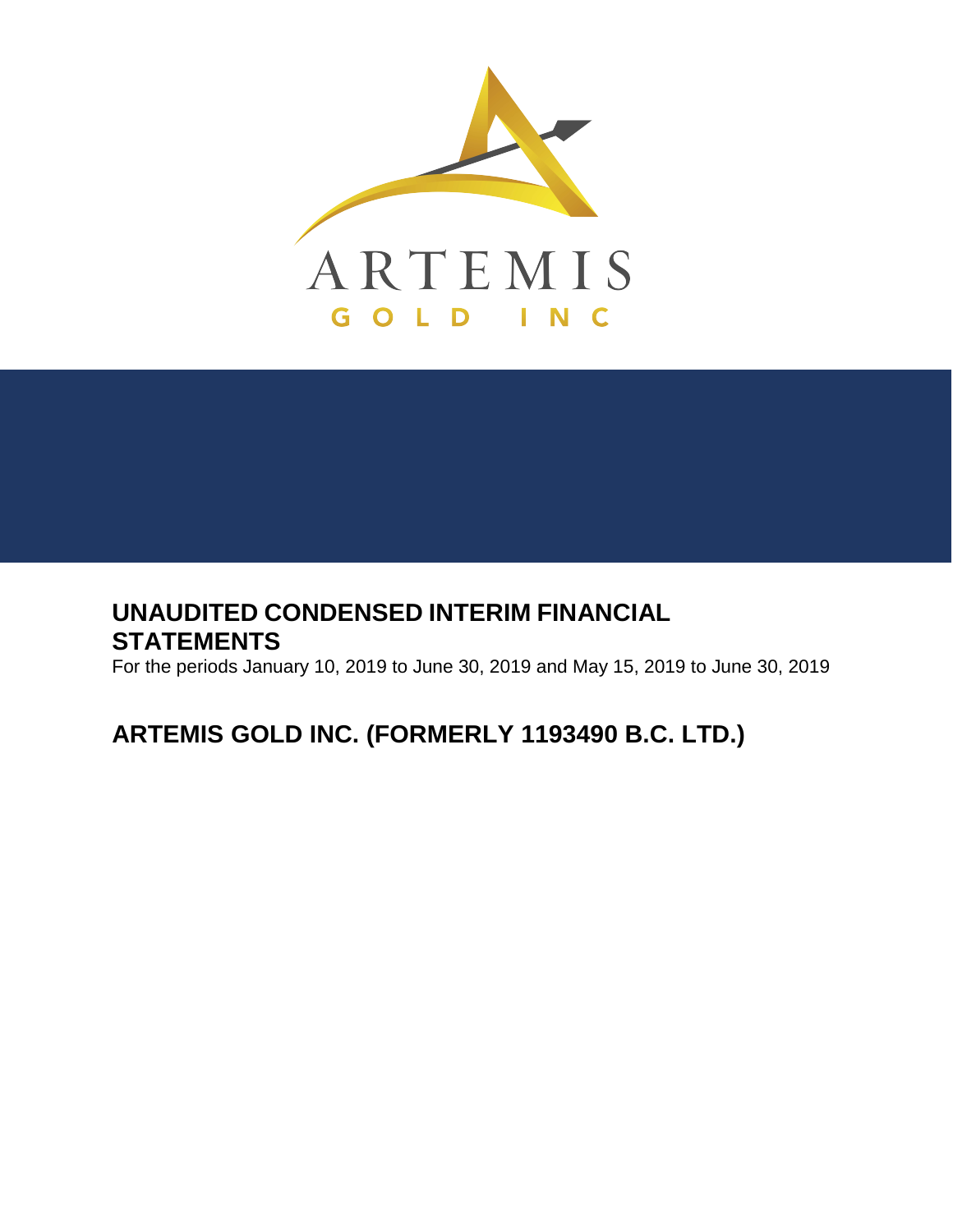## **NOTICE OF NO AUDITOR REVIEW OF INTERIM FINANCIAL STATEMENTS**

The accompanying unaudited condensed interim financial statements of Artemis Gold Inc. have been prepared by and are the responsibility of the Company's management.

The Company's independent auditor has not performed a review of these condensed interim consolidated financial statements in accordance with the standards established by the Canadian Institute of Chartered Accountants for a review of interim financial statements by an entity's auditor.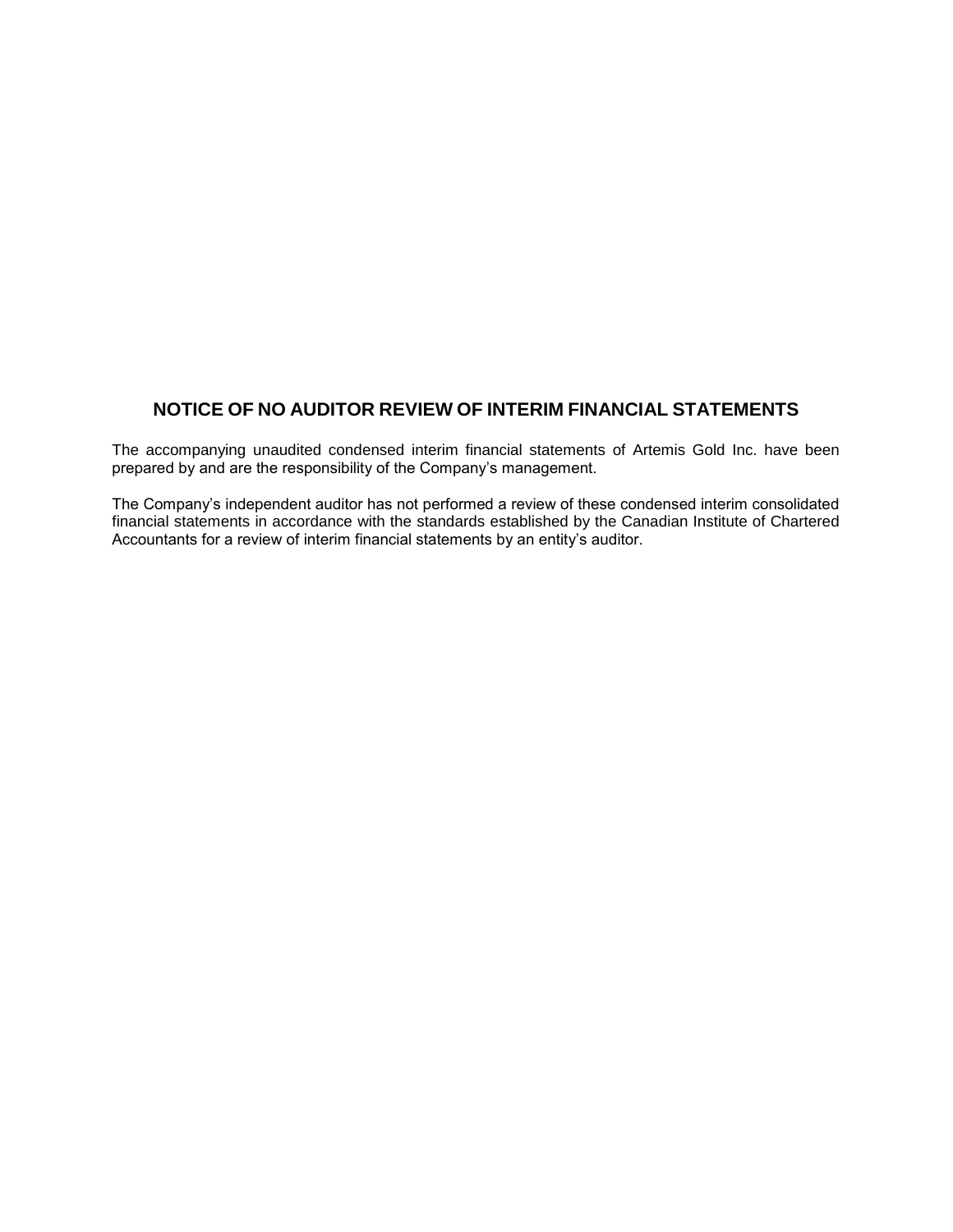Balance Sheet

As at

*(Expressed in Canadian Dollars)*

|                                                  | <b>Notes</b> | June 30, 2019    |
|--------------------------------------------------|--------------|------------------|
| <b>Non-current assets</b>                        |              |                  |
|                                                  |              |                  |
| Investment in associate                          | 5            | 5,432,017        |
| Convertible debenture                            | 5            | 9,081,504        |
| Warrants                                         | 5            | 1,887,879        |
| Mineral property                                 | 6            | 125,000          |
| <b>TOTAL ASSETS</b>                              |              | 16,526,400       |
| <b>Liabilities</b>                               |              |                  |
| <b>Current liabilities</b>                       |              |                  |
| Due to related parties                           |              | 225,973          |
| Convertible debenture liability                  | 7            | 5,221,364        |
|                                                  |              | 5,447,337        |
|                                                  |              |                  |
| Deferred income tax liability                    | 8            | 951,754          |
| <b>TOTAL LIABILITIES</b>                         |              | 6,399,091        |
|                                                  |              |                  |
| <b>Shareholders' Equity</b>                      |              |                  |
| Share capital                                    | 9            | 4,031,001        |
| Retained earnings                                |              | 6,096,308        |
| <b>Total Shareholders' Equity</b>                |              | 10,127,309       |
| TOTAL LIABILITIES AND SHAREHOLDERS' EQUITY       |              | \$<br>16,526,400 |
|                                                  |              |                  |
| Nature of operations and going concern           | 1            |                  |
| Subsequent events                                | 11           |                  |
|                                                  |              |                  |
| Approved for Issuance by the Board of Directors: |              |                  |
| "Robert Atkinson"                                |              | Director         |
| "Steven Dean"                                    |              | Director         |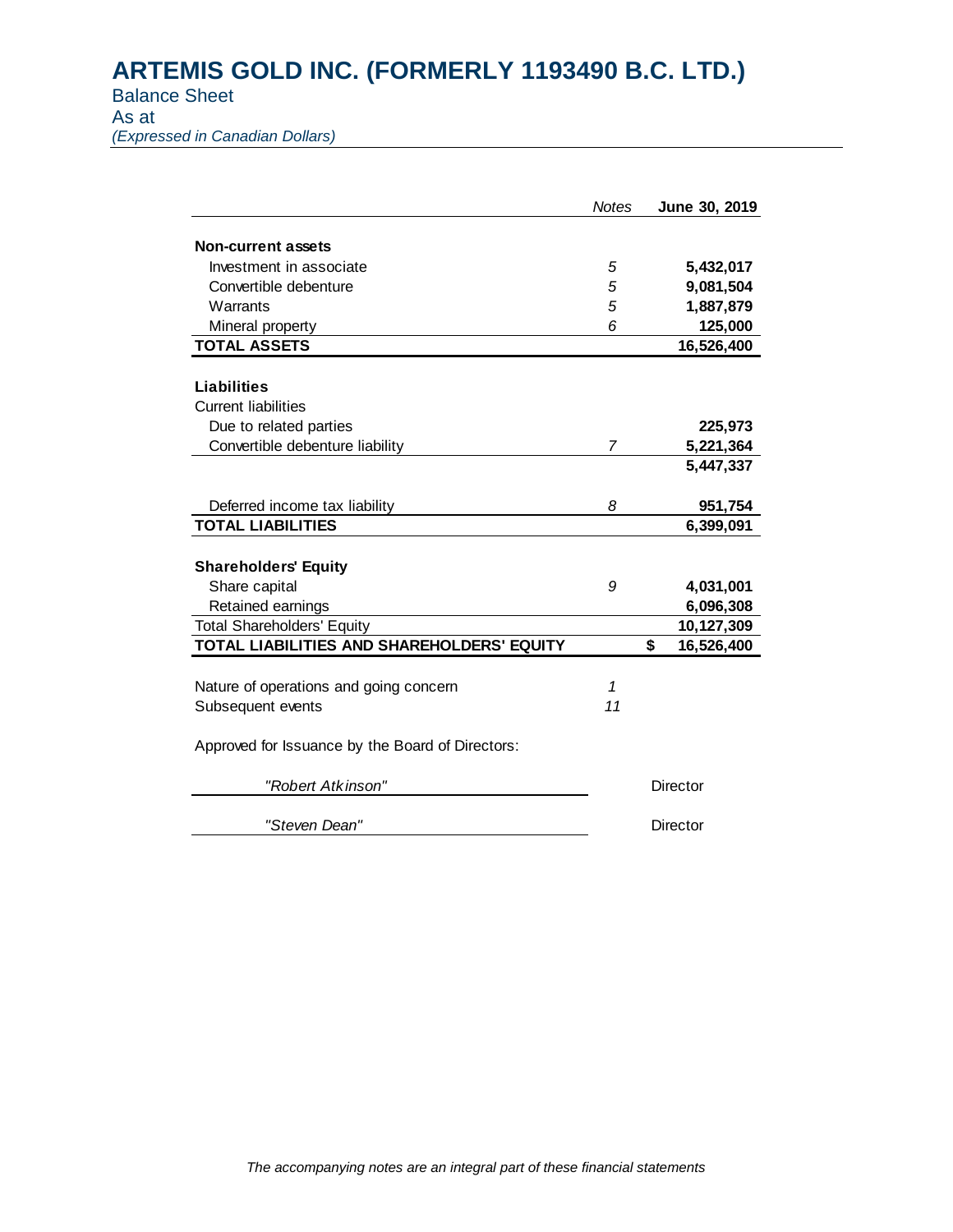Statement of Income and Comprehensive Income

For the periods January 10, 2019 to June 30, 2019 and May 15, 2019 to June 30, 2019 *(Expressed in Canadian Dollars)*

|                                              | <b>Notes</b> | For the period<br>June 30, 2019 | For the period<br>May 15, 2019 to January 10, 2019 to<br>June 30, 2019 |
|----------------------------------------------|--------------|---------------------------------|------------------------------------------------------------------------|
|                                              |              |                                 |                                                                        |
| <b>Operating Expenses</b>                    |              |                                 |                                                                        |
| Professional fees                            |              |                                 | (119,234)                                                              |
| <b>Net loss from operations</b>              |              |                                 | (119, 234)                                                             |
| Other Income/ (Expense)                      |              |                                 |                                                                        |
| Convertible debenture interest expense       | 7            | (55, 427)                       | (127, 364)                                                             |
| Equity pickup on investment in associate     | 5            |                                 | (68, 723)                                                              |
| Gain on investment in Velocity Minerals Ltd. | 5            | 3,201,605                       | 7,363,383                                                              |
| Net income before income taxes               |              | 3,146,178                       | 7,048,062                                                              |
| Deferred income tax expense                  |              | (425, 057)                      | (951, 754)                                                             |
| Net Income and comprehensive income          |              |                                 |                                                                        |
| for the period                               |              | \$<br>2,721,121                 | 6,096,308<br>\$                                                        |
| Income per common share                      |              |                                 |                                                                        |
| <b>Basic</b>                                 |              | \$<br>0.54                      | 1.90<br>\$                                                             |
| <b>Diluted</b>                               |              | \$<br>0.23                      | 0.81<br>\$                                                             |
| Weighted average number of common            |              |                                 |                                                                        |
| shares outstanding                           |              |                                 |                                                                        |
| <b>Basic</b>                                 |              | 5,085,712                       | 3,212,028                                                              |
| <b>Diluted</b>                               |              | 11,884,059                      | 7,505,721                                                              |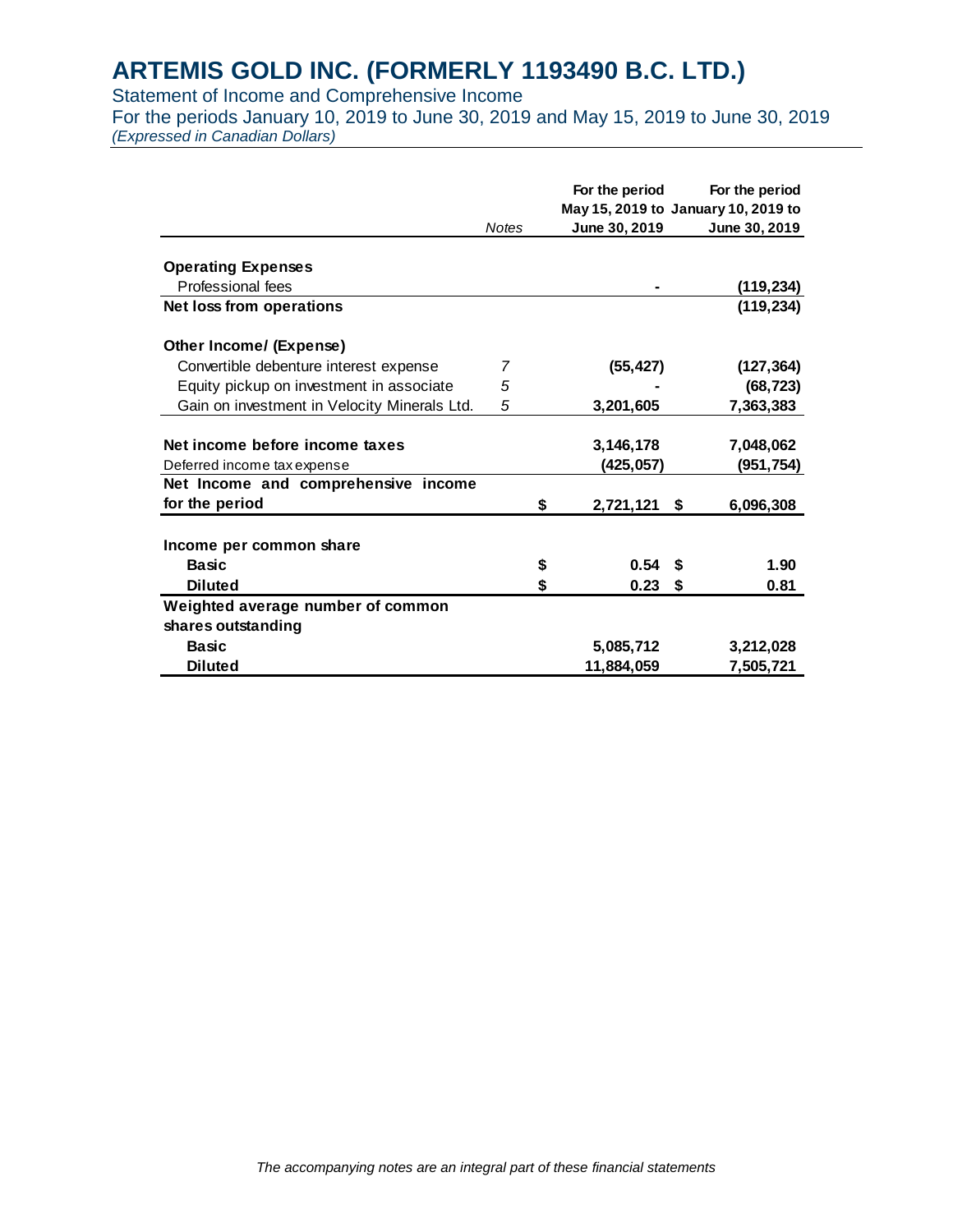Statement of Changes in Equity For the periods January 10, 2019 to June 30, 2019 and May 15, 2019 to June 30, 2019

### *(Expressed in Canadian Dollars)*

#### **For the period January 10, 2019 to June 30, 2019**

|                                 |              | Share capital |    |           |                          |    |            |
|---------------------------------|--------------|---------------|----|-----------|--------------------------|----|------------|
|                                 |              | Number of     |    |           | Retained                 |    | Total      |
|                                 | <b>Notes</b> | shares        |    | Amount    | <b>Earnings</b>          |    | equity     |
| Balance - January 10, 2019      |              |               | 15 | 1         | $\blacksquare$           | S. |            |
| Share issuance - March 14, 2019 | 9            | 5,085,710     |    | 3,906,000 | $\overline{\phantom{a}}$ |    | 3,906,000  |
| Share issuance - June 12, 2019  | 9            |               |    | 125,000   | $\overline{\phantom{a}}$ |    | 125.000    |
| Net income for the period       |              |               |    |           | 6.096.308                |    | 6,096,308  |
| <b>Balance - June 30, 2019</b>  |              | 5,085,712     |    | 4,031,001 | 6,096,308                |    | 10,127,309 |

#### **For the period May 15, 2019 to June 30, 2019**

|                                |              | Share capital     |                          |  |           |            |
|--------------------------------|--------------|-------------------|--------------------------|--|-----------|------------|
|                                |              | Number of         |                          |  | Retained  | Total      |
|                                | <b>Notes</b> | shares            | Amount                   |  | Earnings  | equity     |
| <b>Balance - May 15, 2019</b>  |              | 5,085,711<br>- \$ | 3,906,001                |  | 3,375,187 | 7,281,188  |
| Share issuance - June 12, 2019 | 9            |                   | 125,000                  |  | ٠         | 125,000    |
| Net income for the period      |              |                   | $\overline{\phantom{0}}$ |  | 2.721.121 | 2,721,121  |
| Balance - June 30, 2019        |              | 5.085.712         | 4,031,001                |  | 6,096,308 | 10,127,309 |

- - -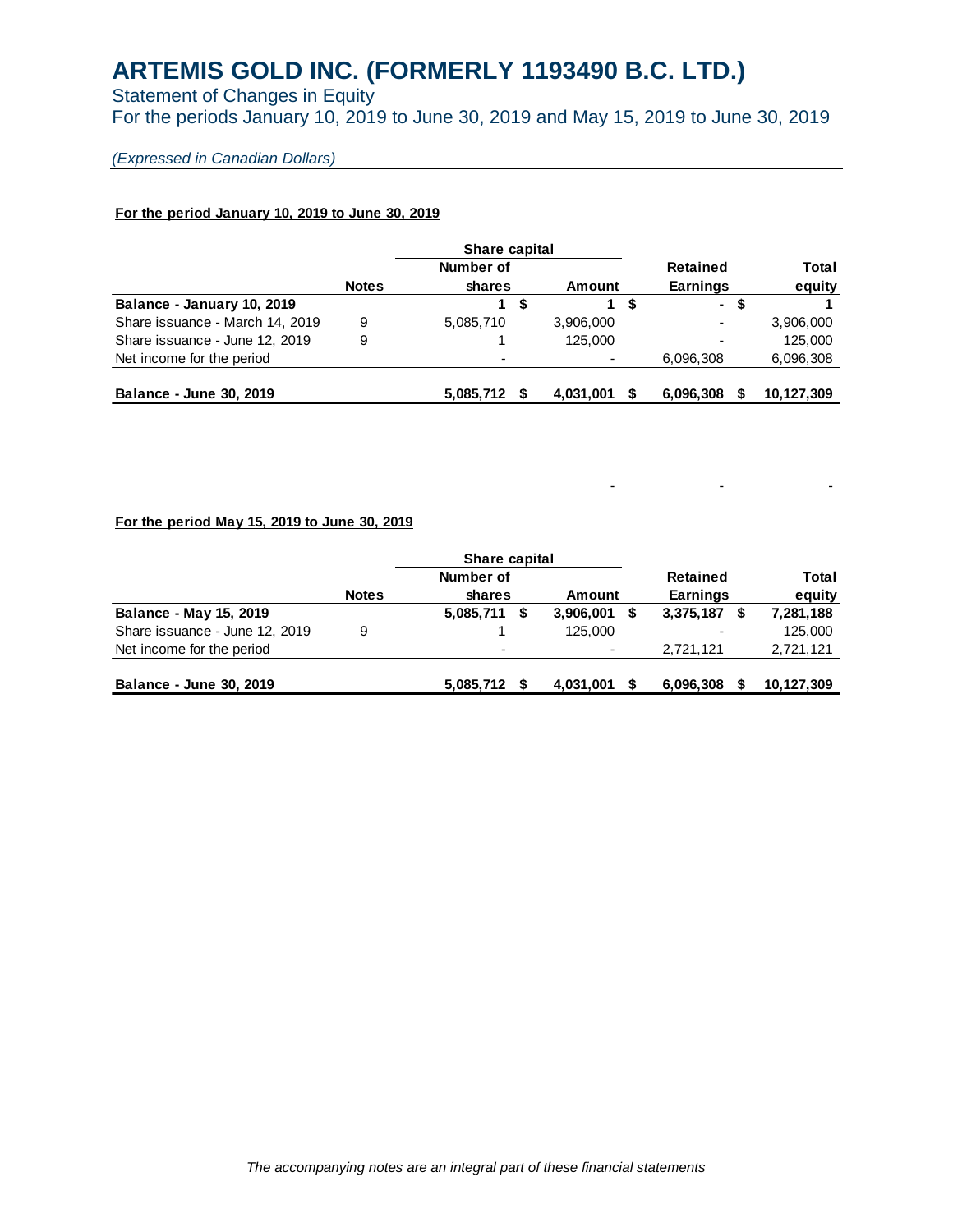## **Statement of Cash Flows**

For the periods January 10, 2019 to June 30, 2019 and May 15, 2019 to June 30, 2019 *(Expressed in Canadian Dollars)*

|                                           | For the period<br>May 15, 2019 to |               |    | For the period<br>January 10, 2019 to |
|-------------------------------------------|-----------------------------------|---------------|----|---------------------------------------|
|                                           |                                   | June 30, 2019 |    | June 30, 2019                         |
|                                           |                                   |               |    |                                       |
| <b>Operating activities</b>               |                                   |               |    |                                       |
| Net income for the period                 | \$                                | 2,721,121     | \$ | 6,096,308                             |
| Items not involving cash:                 |                                   |               |    |                                       |
| Deferred tax expense                      |                                   | 425,057       |    | 951,754                               |
| Convertible debenture interest expense    |                                   | 55,427        |    | 127,364                               |
| Equity pickup on investment in associate  |                                   |               |    | 68,723                                |
| Gain on investment                        |                                   | (3, 201, 605) |    | (7, 363, 383)                         |
| Net changes in non-cash working capital   |                                   |               |    | 119,233                               |
| Net cash used in operating activities     |                                   |               |    | (1)                                   |
|                                           |                                   |               |    |                                       |
| <b>Investment activities</b>              |                                   |               |    |                                       |
| Investment in Velocity Minerals Ltd.      |                                   |               |    | (9,000,000)                           |
| Option payment to Strategic Metals Ltd.   |                                   | (125,000)     |    | (125,000)                             |
| Net cash used in financing activities     |                                   | (125,000)     |    | (9, 125, 000)                         |
|                                           |                                   |               |    |                                       |
| <b>Financing activities</b>               |                                   |               |    |                                       |
| Convertible debenture proceeds            |                                   |               |    | 5,094,000                             |
| Share issuance proceeds                   |                                   | 125,000       |    | 4,031,001                             |
| Net cash provided by financing activities |                                   | 125,000       |    | 9,125,001                             |
|                                           |                                   |               |    |                                       |
| Change in cash during the period          |                                   |               |    |                                       |
| Cash, beginning of period                 |                                   |               |    |                                       |
| Cash, end of period                       | \$                                |               | \$ |                                       |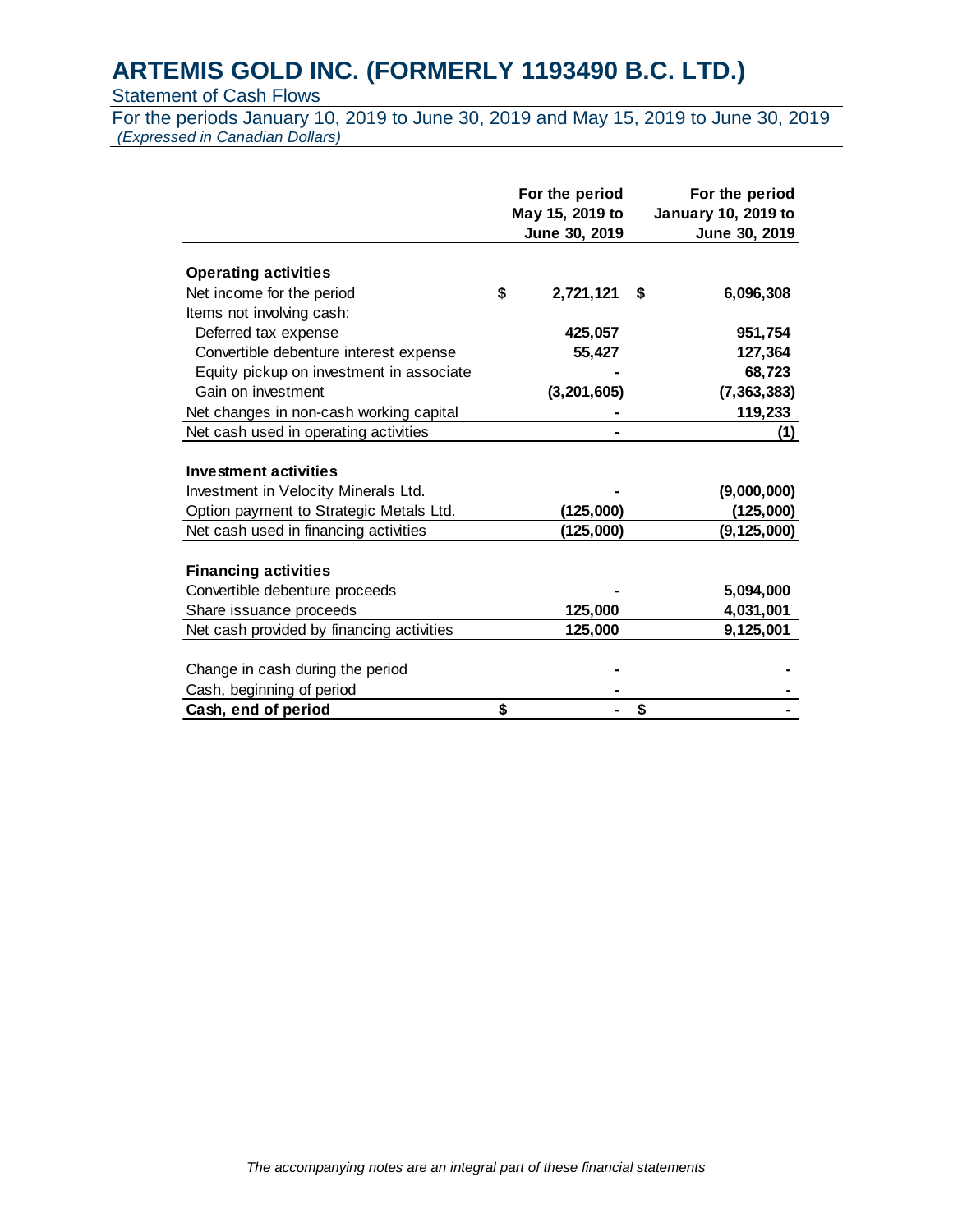## **1. NATURE OF OPERATIONS AND GOING CONCERN**

Artemis Gold Inc. ("Artemis" or the "Company") (formerly 1193490 BC Ltd.) is an exploration stage company currently focused on its investment in Velocity Minerals Ltd. ("VLC"), as well as acquiring exploration and/or development stage mineral properties for the purposes of further exploration and development. VLC is in the business of acquiring, exploring, and evaluating mineral resource properties in Bulgaria. Artemis was incorporated under the Business Corporations Act (British Columbia) on January 10, 2019. The Company maintains its head office at 595 Burrard Street, Suite 3083, Vancouver, B.C. Canada. The Company's registered and records office is located at 595 Burrard Street, Suite 2600, Vancouver, B.C., Canada. The Company is a privately held company, that up until July 19, 2019, was 100% owned by Atlantic Gold Corporation ("Atlantic"), and operates in one operating segment.

On May 14, 2019, Atlantic announced that it had entered into an arrangement agreement with St. Barbara Limited ("St. Barbara") to which St Barbara would acquire 100% of all issued and outstanding shares of Atlantic (the "Arrangement"). As part of the Arrangement, Atlantic agreed to distribute 100% of the common shares of Artemis to Atlantic shareholders on the effective date. The Arrangement closed on July 19, 2019 (see Subsequent Events - Note 11).

These financial statements have been prepared on a going concern basis, which assumes that the Company will continue in operation for the foreseeable future and will be able to realize its assets and discharge its liabilities in the normal course of business. The Company has yet to generate any revenues from operations and had a cash balance of nil as at June 30, 2019 and a working capital deficit of \$5,447,337. The above conditions, along with other factors indicate the existence of material uncertainties that may cast significant doubt upon the Company's ability to continue as a going concern. The Company's ability to continue operations in the normal course of business is dependent on several factors, including its investment in VLC, as well as the ability to secure additional financing. The Company will be required to raise additional funds in the future for the development of its projects and other activities through the issuance of additional equity or debt. Following completion of the Arrangement (Subsequent Events - Note 11), the Company intends to apply for a listing on the TSX Venture Exchange as well as raise funds through a private placement financing.

Although management is of the opinion that sufficient working capital will be obtained from a source of financing to meet the Company's liabilities, future and current, as they become due, there is a risk that additional financing will not be available on a timely basis or on terms acceptable to the Company. The financial statements do not include any additional adjustments to the recoverability and classification of certain recorded asset amounts, and changes to the statements of income and comprehensive income that might be necessary if the Company was unable to continue as a going concern. Any such adjustments could be material.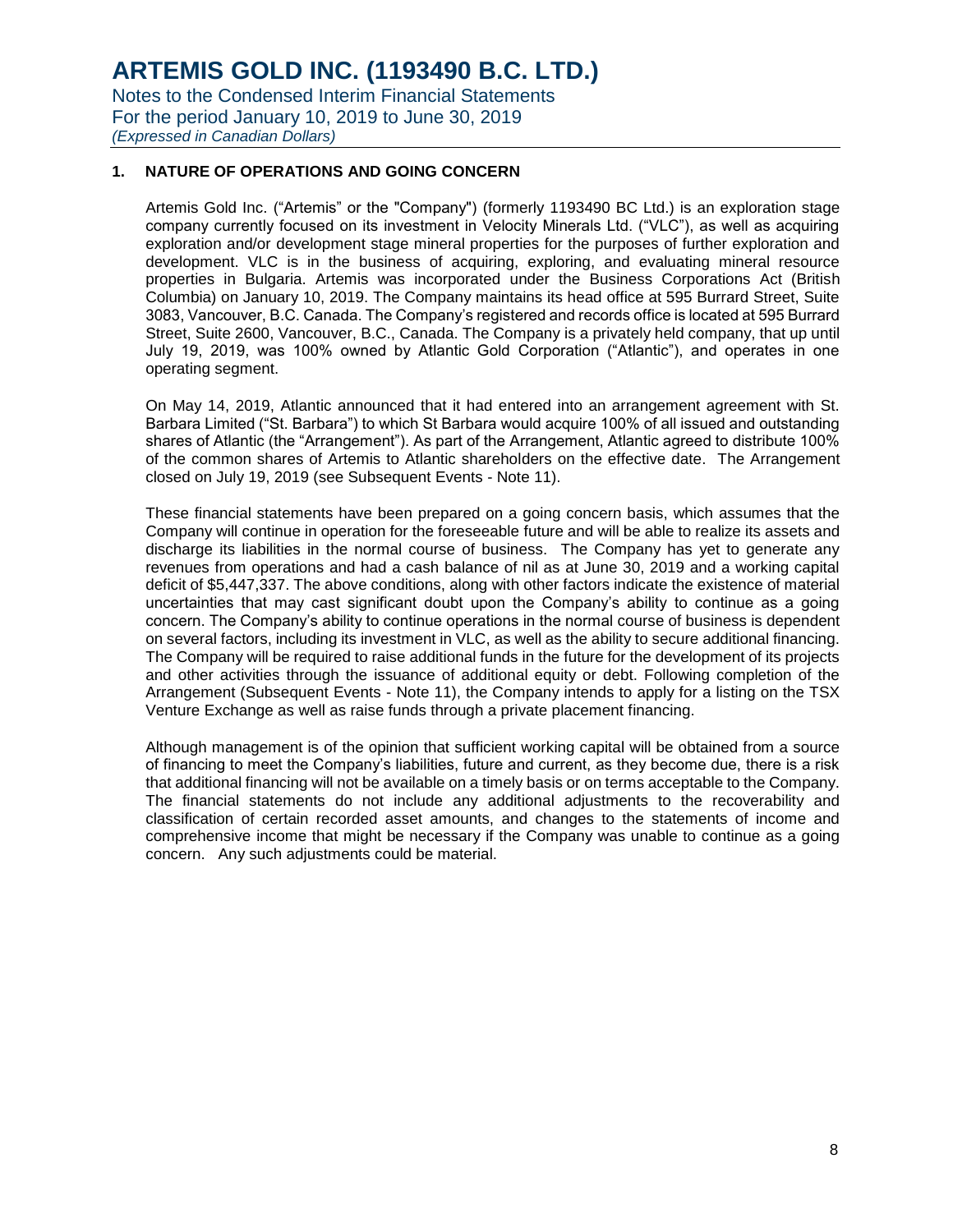## **ARTEMIS GOLD INC. (1193490 B.C. LTD.)**

Notes to the Condensed Interim Financial Statements For the period January 10, 2019 to June 30, 2019

*(Expressed in Canadian Dollars)*

## **2. BASIS OF PREPARATION**

These unaudited condensed interim financial statements for the periods ended May 15, 2019 to June 30, 2019 and January 10, 2019 to June 30, 2019 (the "Interim Financial Statements") have been prepared in accordance with International Accounting Standard ("IAS") 34, Interim Financial Reporting ("IAS 34") using policies consistent with International Financial Reporting Standards ("IFRS") as issued by the International Accounting Standards Board ("IASB"). These Interim Financial Statements do not include all disclosures required for annual audited financial statements. Accordingly, they should be read in conjunction with the notes to the Company's audited financial statements for the period of January 10, 2019 to May 14, 2019, which were prepared in accordance with IFRS as issued by the IASB. These Interim Financial Statements have been prepared using accounting policies consistent with those used in the Company's audited financial statements, with the addition of those policies listed in Note 3. These financial statements were approved by the board of directors on August 27, 2019.

## **3. SIGNIFICANT ACCOUNTING POLICIES**

#### **Mineral Properties**

Mineral properties consist of exploration and mining concessions, options and contracts. Acquisition costs are capitalized and deferred until such time as the property is put into production or the property is disposed of, either through sale or abandonment, or becomes impaired. If a property is put into production, the cost of acquisition will be written off over the life of the property based on estimated economic reserves. Proceeds received from the sale of any interest in a property will be credited against the carrying value of the property. If a property is abandoned, the acquisition costs will be written off to operations. Recorded costs of mineral properties are not intended to reflect present or future values of the properties. The recorded costs are subject to measurement uncertainty and it is reasonably possible, based on existing knowledge, that changes in future conditions could require a material change in the recognized amounts. Although the Company has taken steps that it considers adequate to verify title to mineral properties in which it has an interest, these procedures do not guarantee the Company's title.

Once the rights to explore an area have been secured, expenditures on exploration and evaluation activities are capitalized to exploration and evaluation assets and classified as a component of mineral properties. Exploration expenditures relate to the initial search for deposits with economic potential and to detailed assessments of deposits or other projects that have been identified as having economic potential.

#### Impairment of mineral properties

Mineral properties are reviewed for impairment whenever events or changes in circumstances indicate that the carrying amount may not be recoverable. An impairment loss is recognized for the amount by which the asset's carrying amount exceeds its recoverable amount. For the purposes of assessing impairment, assets are grouped at the lowest levels for which there are separately identifiable cash flows (cash-generating units). Evaluating for recoverability during the exploration and evaluation phase requires judgment in determining whether future economic benefits from future exploitation, sale or otherwise are likely. Evaluations may be more complex where activities have not reached a stage which permits a reasonable assessment of the existence of reserves or resources. Management must make certain estimates and assumptions about future events or circumstances including, but not limited to, the interpretation of geological, geophysical and seismic data, the Company's intention to continue exploration and evaluation activities, the impact of government legislation and political stability in the region, and the impact of current and expected future prices on potential reserves.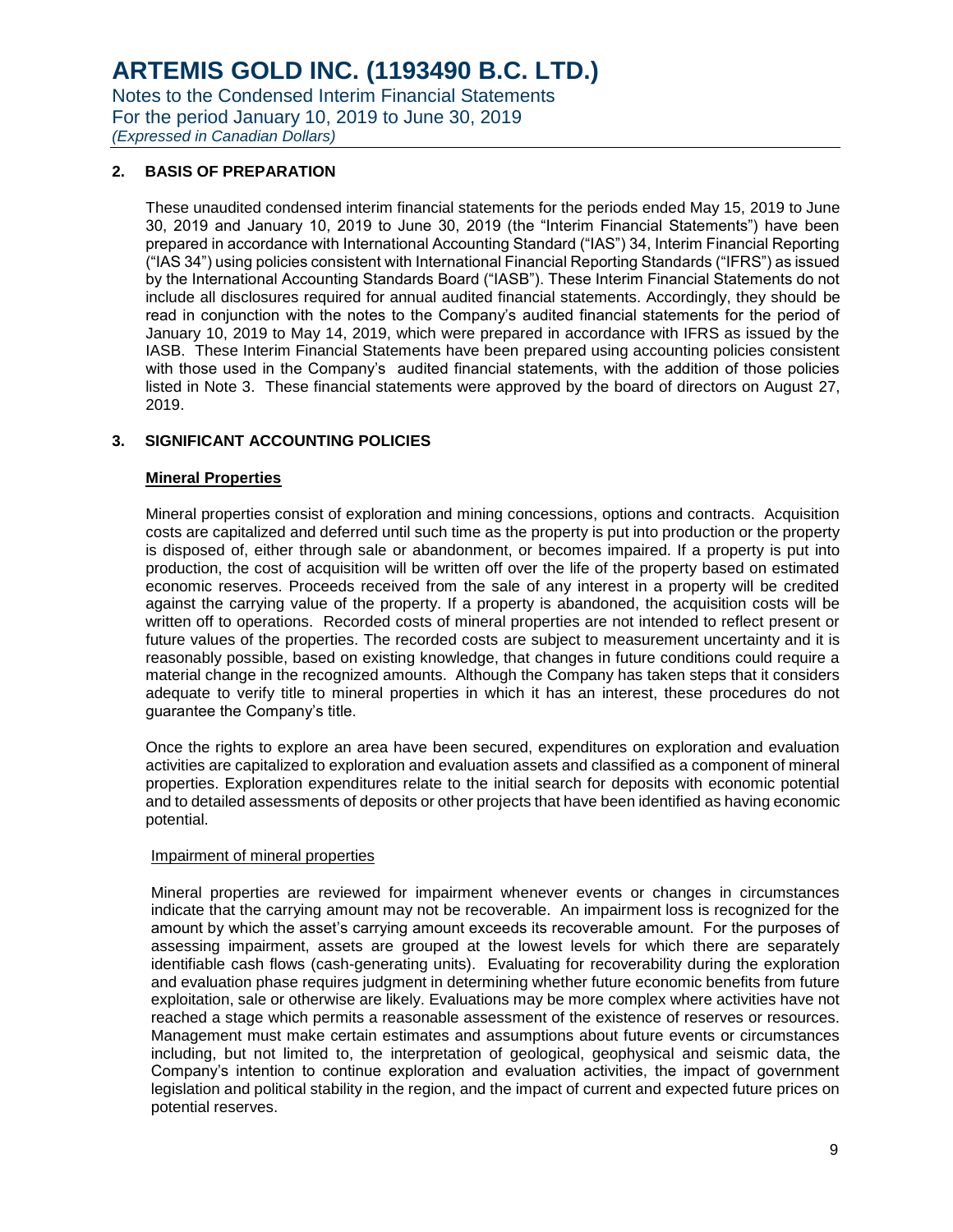## **4. CRITICAL ACCOUNTING ESTIMATES AND JUDGMENTS**

The critical estimates and judgements that the Company's management has made in the process of applying the Company's accounting policies are disclosed in the Company's audited financial statements for the period of January 10, 2019 to May 14, 2019.

## **5. INVESTMENTS**

### **Investment in Velocity Minerals Ltd.**

|                                         | June 30, 2019 |
|-----------------------------------------|---------------|
| Convertible debentures                  | 9,081,504     |
| Investment in associate - common shares | 5,432,017     |
| Warrants                                | 1,887,879     |
| Total investment                        | 16,401,400    |

On March 14, 2019, the Company completed an investment in VLC for a total consideration of \$9,000,000. Included in the investment was a \$5,094,000 secured convertible debenture in VLC, plus an equity component comprising 18,600,000 Units of VLC for cash consideration of \$3,906,000. Further, as part of the investment agreement, the Company has the right to designate one individual to be nominated, and if elected, to serve as a director of VLC provided the Company holds at least 15% of the issued and outstanding common shares of VLC, with the number of nominees increasing to two directors if the Company holds 30% or more of the issued and outstanding common shares of VLC.

The convertible debenture earns interest at an annual rate of 8.5% payable semi-annually, over a fiveyear term. The interest can be paid in cash or common shares of VLC, at the discretion of VLC. The principal amount of the convertible debentures is convertible into common shares of VLC at the election of the Company at a conversion price of \$0.25. The convertible debentures are secured with a first ranking charge at any time by way of general security agreement and guarantee from the material subsidiary of VLC.

For accounting purposes, the convertible debenture investment is recognised as Fair Value through Profit and Loss (FVPL). At inception, the convertible debenture was recorded at the equivalent of cash consideration paid. As at June 30, 2019, the fair value of the convertible debenture increased to \$9,081,504, resulting in a gain of \$3,987,504 for the period of January 10, 2019 to June 30, 2019 (\$2,180,191 for the period of May 15, 2019 to June 30, 2019).

The equity component of VLC comprised 18,600,000 Units of VLC, with each Unit consisting of one common share and 1/2 warrant. The warrants are exercisable into common shares of VLC at an exercise price of \$0.25, with an expiry date of March 14, 2022.

For accounting purposes, the Company applies equity accounting over the common shares of VLC as it was concluded that the Company has significant influence over VLC due to its share ownership in the Company and its ability to have board representation. As a result, at inception of the investment, the common shares were recognized at cost, with the carrying amount of the investment increasing or decreasing to recognise the Company's share of the profit or loss of VLC at each reporting period. The attributed cost of the common shares at the date of inception was determined using the traded stock price of VLC on March 14, 2019 which was \$0.29 per common share by the number of common shares held, in addition to \$106,740 of transaction costs. The carrying value of the common shares of VLC at inception was \$5,500,740. As at June 30, 2019, the Company had an approximately 19% ownership interest in VLC.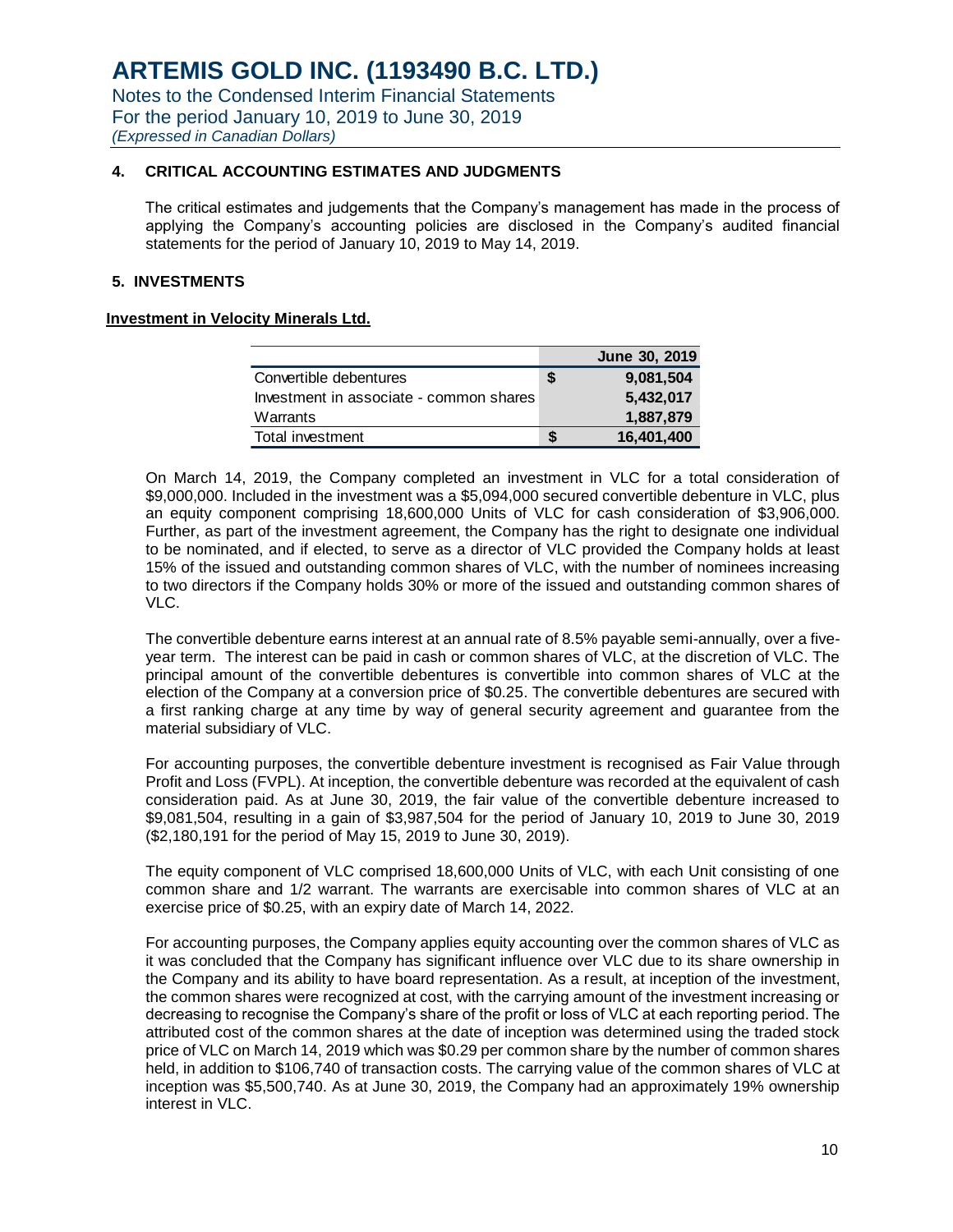## **5. INVESTMENTS** (continued)

#### **Investment in Velocity Minerals Ltd.** (continued)

The following table summarizes the change in the carrying amount of the Company's equity investment in VLC:

|                                            |   | June 30, 2019 |
|--------------------------------------------|---|---------------|
| At March 14, 2019                          | S | 5.500.740     |
| Company's share of net loss for the period |   | (68, 723)     |
|                                            | Ъ | 5.432,017     |

The assets and liabilities of VLC are summarized in the following table and are taken from VLC's most recently available financial statements as at March 31, 2019.

|                                               | Three months ended, |                |  |  |
|-----------------------------------------------|---------------------|----------------|--|--|
|                                               |                     | March 31, 2019 |  |  |
| Current assets                                | \$                  | 8,030,863      |  |  |
| Non-current assets                            |                     | 4,138,461      |  |  |
|                                               |                     | 12,169,324     |  |  |
| Current liabilities                           |                     | 562,890        |  |  |
| Non-current liabilities                       |                     | 3,991,609      |  |  |
|                                               |                     | 4,554,499      |  |  |
| Net assets                                    | \$                  | 7,614,825      |  |  |
| Company's equity share of net assets          | \$                  | 1,467,137      |  |  |
|                                               |                     |                |  |  |
| Loss and comprehensive loss for the period \$ |                     | (1,313,473)    |  |  |

The warrants have been accounted for as FVPL. The Company used the Black-Scholes option pricing model to calculate the fair value of the warrants held in VLC. The Company used the following assumptions:

|                               | June 30, 2019 |        |     | May 14, 2019 |  |
|-------------------------------|---------------|--------|-----|--------------|--|
| <b>Share Price</b>            | \$            | 0.39   | S   | 0.24         |  |
| <b>Volatility</b>             |               | 60%    | 60% |              |  |
| <b>Expected Life in Years</b> |               | 2.71   |     | 2.84         |  |
| <b>Dividend Rate</b>          |               | 0.00%  |     | $0.00\%$     |  |
| <b>Risk-free-rate</b>         |               | 1.600% |     | 1.600%       |  |

At inception, the fair value of the warrants was \$1,230,531. The Company realised a gain of \$2,718,531 attributable to the fair value changes between the contract date and the initial recognition of the equity investment and warrants. As at June 30, 2019, the fair value of the warrants increased to \$1,887,879, resulting in a gain on investment of \$657,348 for the period of January 10, 2019 to June 30, 2019 (gain of \$1,021,414 for the period of May 15, 2019 to June 30, 2019).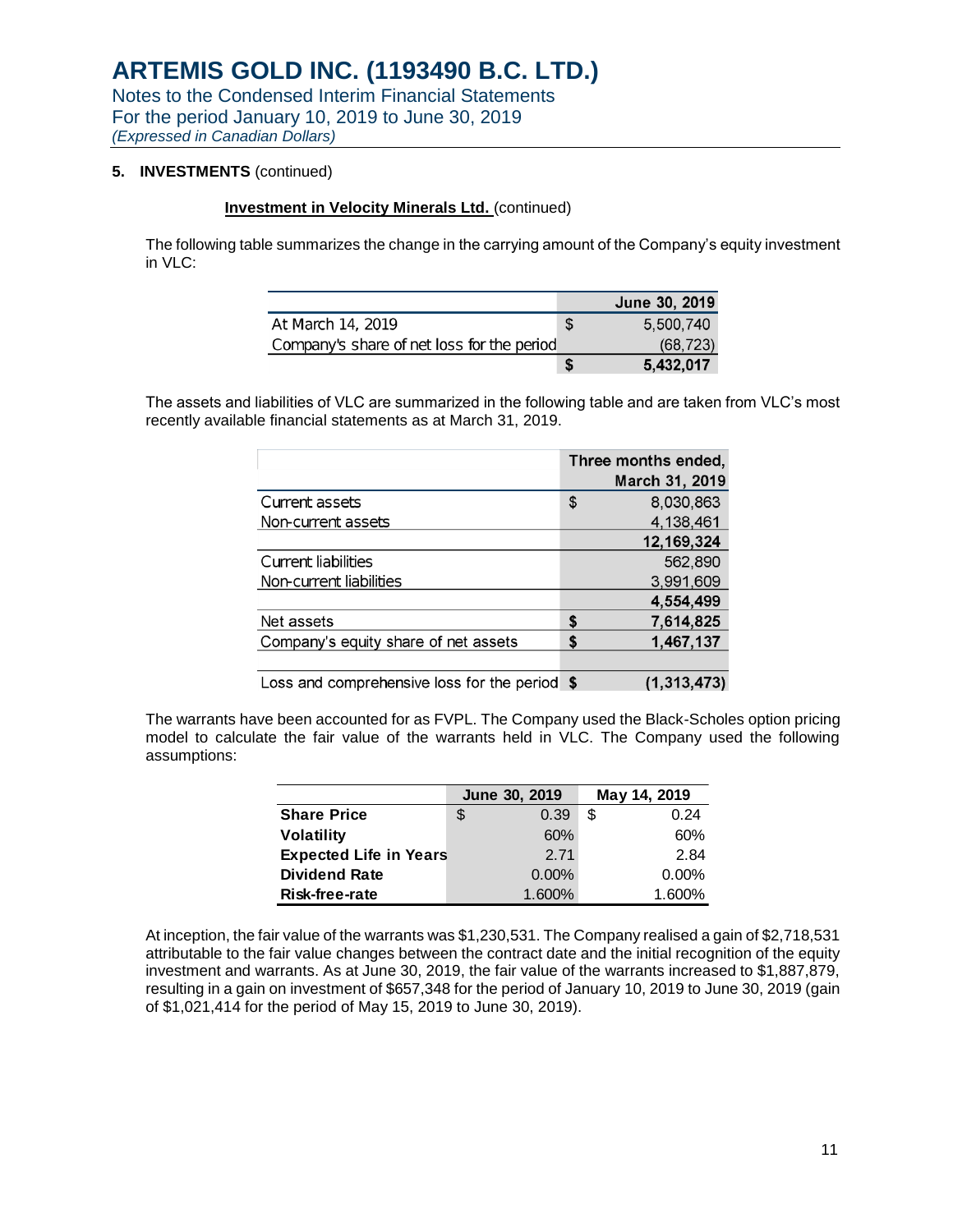### **6. MINERAL PROPERTY**

On May 31, 2019, the Company entered into an option agreement ("Option Agreement") with Strategic Metals Ltd. ("Strategic") whereby the Company has the right to acquire a 100% interest, subject to certain royalty payments, in a mineral property located in northwestern BC.

In order for the Company to exercise its option under the Option Agreement, the Company must pay Strategic:

- $(i)$  \$125,000 in cash upon execution of the Option Agreement (paid on June 12, 2019);
- (ii) On or before 12 months after the effective date of the Option Agreement, \$50,000 in cash and incur certain expenditures of not less than \$100,000;
- (iii) On or before 24 months after the effective date of the Option Agreement, \$100,000 in cash and incur certain expenditures of not less than \$500,000;
- (iv) On or before 36 months after the effective date of the Option Agreement, \$500,000 in cash and incur certain expenditures of not less than \$1,300,000;
- (v) On or before 48 months after the effective date of the Option Agreement, \$750,000 in cash and incur certain expenditures of not less than \$2,000,000; and
- (vi) On or before 60 months after the effective date of the Option Agreement, \$1,000,000 in cash and incur certain expenditures of not less than \$3,000,000.

## **7. CONVERTIBLE DEBENTURE LIABILITY**

On March 14, 2019, the Company issued convertible debentures (the "Debentures") of \$5.094 million to the Company's parent, Atlantic. The Debentures carry an interest rate of 8.4% (due semi-annually in March and September). The principal amount of the Debentures is due and payable on demand. At any time, the subscriber may, at its option, convert the debenture into common shares of the Company at a conversion price of \$1.00 per share.

For accounting purposes, the Debentures are separated into their liability and equity components by first valuing the liability component. Because the debenture is payable on demand, the fair value of the liability component at the time of issue was calculated as the principal amount owing on the convertible debenture liability, being \$5,094,000. This resulted in no residual value being attributed to the equity component of the financial instrument.

Interest and accretion expense for the period January 10, 2019 to June 30, 2019 was \$127,364 (\$55,427 for the period May 15, 2019 to June 30, 2019) and has been expensed to the statement of income and comprehensive income.

#### **8. DEFERRED INCOME TAX LIABILITY**

The deferred income tax liability is largely a result of taxable temporary differences resulting from the accounting gain on the various instruments comprising the Company's investment in VLC, which is not yet realized for tax purposes.